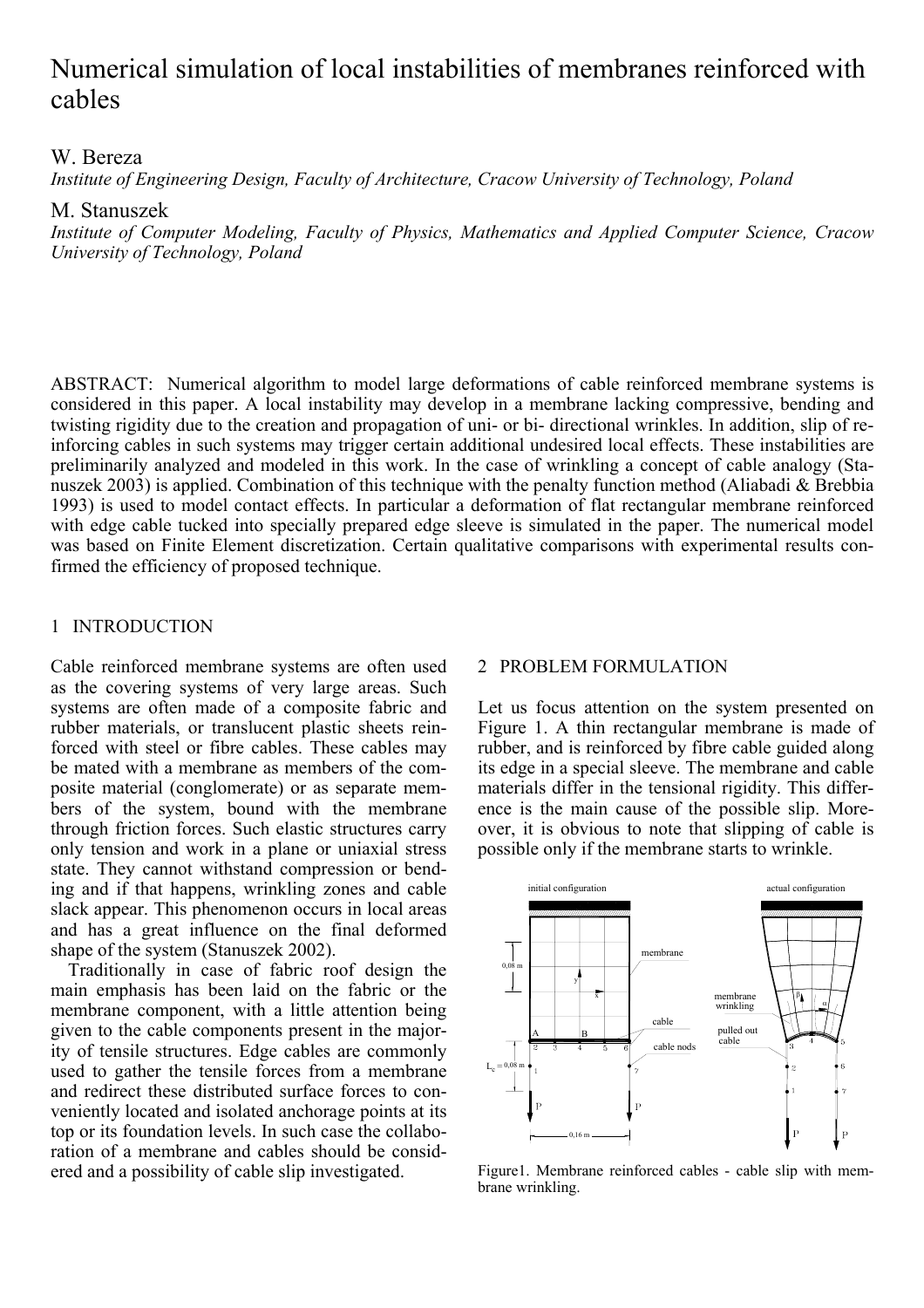This example shows the coupling of these two phenomena: slip and wrinkling. The second phenomenon was already modeled by Stanuszek (2003) with a new concept of so called *cable analogy*. T his technique has been implemented here in the incremental algorithm, which additionally allows for modeling of the cables slip.

Geometrical nonlinearity of the problem requires taking into consideration the high terms of the Cauchy geometric equations. This results in need to tions of the system (Fung 1965). In the proposed model the contact force F (Fig.2.) between cable and membrane reaches the critical value and thus breaks the adhesion constraints. Then cable slip follows the stress redistribution in cable and membrane. It is worth to point out that in our considerations the range of contact zone is known. distinguish between the initial and actual configura-

Mathematical description of the problem with unilateral constrains is based on the variational inequality (Kikuchi & Oden 1988). The condition of normal contact of bodies  $g_n = 0$  ( $g_n$ - a distance of bodies) restricts relative movements. As a result of interaction, the contact pressure  $f_n$  appears and the contact criteria take the form of the Kuhn-Tucker conditions.



Figure 2. Distribution of internal forces within membrane sleeve with ca ble inside.

Total potential energy of the bodies in contact includes additional terms resulting from a normal  $(g_n)$ and a tangent  $(g_t)$  contacts. This energy is formulated under the assumption of admitted solution in the form:

$$
\Pi(\mathbf{u}^1, \mathbf{u}^2, f_n) = \sum_{k=1}^2 \left[ \int_{\Omega^k} W^k \, d\Omega_k - \int_{\Omega^k} \mathbf{b}^{Tk} \cdot \mathbf{u}^k \, d\Omega^k - \int_{\partial \Omega_t^k} \mathbf{t}^{Tk} \cdot \mathbf{u}^k \, d\Omega_t^k \right] - L_c
$$
 (1)

where  $\mathbf{b}^k = \mathbf{b}^k(\mathbf{x}), \mathbf{x} \in \Omega^k$ ;  $k=1,2$  and  $\mathbf{t}^k = \mathbf{t}^k(\mathbf{x}_t), \mathbf{x}_t \in \Omega^k$ are the mass and the external distributed forces acting on bodies  $\Omega^1$ ,  $\Omega^2$  remaining in contact respectively. In (1) the vector  $\mathbf{u}^k = \mathbf{u}^k(\mathbf{x})$  depicts deformation of the bodies and  $W^k$  represents density of the internal energy of the bodies. However the external work of the contact forces  $L_c$  includes the energy components resulting from the normal  $L_{gn}$  and tangent  $L_{gt}$ contact. Thus slip of a body (cable) is possible on distance  $g_t$  in the tangent direction and components of virtual work may be presented in the form:

$$
L_c = L_{g_n} + L_{g_t} \tag{2}
$$

where

$$
L_{g_n} = \int_{\partial \Omega_c} f_n g_n(\mathbf{u}^1, \mathbf{u}^2) d\Omega_c ; L_{g_t} = \int_{\partial \Omega_c} f_t g_t(\mathbf{u}^1, \mathbf{u}^2) d\Omega_c
$$
 (3)  
To simplify our considerations the Coulomb friction

law was applied to calculate the correct tangent stresses in the form  $|f_i| = -\mu |f_n|$ , where  $\mu$  is a friction coefficient.

#### 3 MODEL OF CABLE REINFORCED MEMBRANE WITH SLIP ALLOWED

In the case of mating of a membrane and a cable in the system as presented in Fig.1 the penetration case is excluded (the cable either remains within the membrane sleeve or gets out of it). The required contact condition takes the form:  $\lambda$ 

$$
g_n \ge 0
$$
 and  $g_n = u_n^2 - u_n^1 + g_0 \ge 0$  (4)

where  $u_n^1$ ,  $u_n^2$  denote displacements normal to the surface in the area of contact, for bodies 1 and 2 respectively;  $g_0$  is the initial distance between points within the predicted contact zone of analyzed bodies. In case of  $g_0 = 0$  a join and a slip modes are described by the following equations:

$$
g_n = 0
$$
,  $u_n^2 - u_n^1 = g_0$  and  $u_t^2 - u_t^1 = 0$  (5)

or 
$$
\mathbf{f}_t = \text{sgn}(\dot{u}_t^2 - \dot{u}_t^1) \mu_C \mathbf{f}_n
$$
 where  $\mathbf{F} = \int_{\Omega_c} \mathbf{f}_t d\Omega_c$ 

There are generally two techniques used to deal with the unilateral constrains. These are the technique of Lagrange multipliers (Belytschko & Neal 1991, Nour-omid & Wriggers 1986) and the penalty function method (Aliabadi & Brebbia 1993). The second one was applied in our analysis and the contact forces were assumed to be proportional to the penetration distance with the penalty function  $c_n$ . For the coupled nodes in the contact zone the virtual work of contact forces in element (.)*e* can be expressed as:

$$
L_{ce} = \frac{c_n}{2} (u_n^2 - u_n^1 + g_0)^2
$$
 with variation  
\n
$$
\delta L_{ce} = c_n (u_n^2 - u_n^1 + g_0) \delta u_n^2 - c_n (u_n^2 - u_n^1 + g_0) \delta u_n^1
$$
 (6)

After further calculations one can obtain the vector of contact forces in the form:

$$
\mathbf{f}_{ne} = -\mathbf{k}_{ce} \begin{Bmatrix} \mathbf{u}^1 \\ \mathbf{u}^2 \end{Bmatrix} + \mathbf{g}_e
$$
\nwhere  $\mathbf{k}_{ce} = \begin{bmatrix} \mathbf{k} & -\mathbf{k} \\ -\mathbf{k} & \mathbf{k} \end{bmatrix}$  and  $\mathbf{g}_e = \begin{Bmatrix} -\mathbf{r} \\ \mathbf{r} \end{Bmatrix}$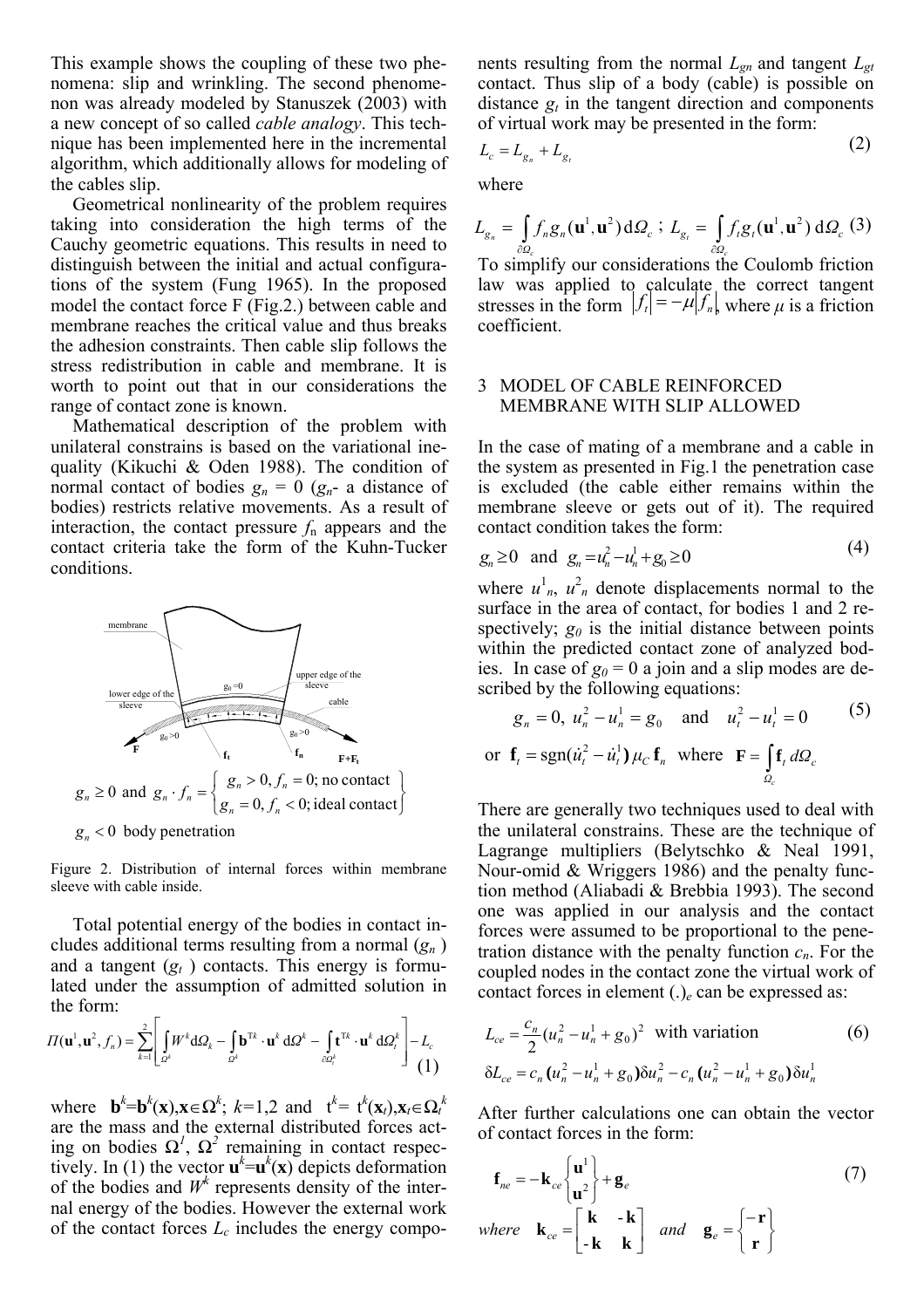**k***ce* is the stiffness matrix of a contact element made of membrane and cable nodes coupled in the initial configuration. After aggregation of all internal and external loads over all system elements the total incremental equilibrium equation can be written as:

$$
\delta \mathbf{U}_{\mathrm{I}} - \delta \mathbf{J}_{\mathrm{I}} = (\mathbf{K}_{E} + \mathbf{K}_{G} + \mathbf{K}_{c}) \delta \mathbf{u}_{\mathrm{I}} \tag{8}
$$

Strong nonlinearity of the problem requires the use of the Newton-Raphson algorithm with a new *trace path technique* (Stanuszek 2003). The complete form of presented matrices and techniques may be finding out in monograph (Stanuszek 2005).

#### 4 EXPERIMENTAL AND NUMERICAL TESTS

The algorithm presented above was implemented numerically within NAFDEM (Nonlinear Finite Dif ference and Element Methods) system (Stanuszek 2002), using Finite Element methodology. This is a very sophisticated numerical tool for discrete analysis of boundary value problems in local and global formulations.

To provide a better understanding of considered deformation mechanism (Fig.1) the experimental study of deformation of rectangular membrane was undertaken first. The physical model of the system was presented in Figure 3a.





(a) without loads. (b)  $2P = 1N$ .



Figure 3. Experimental study of wrinkling of plastic membran e with cable slip allowed.

The deformation process and obtained results were presented in photos (Figures 3b-d) and in table 1.

Table1. Experimental results  $-$  cable slip (Fig.1).

| No.            | Force<br>2P[N] | Displacement x<br>of node $A[m]$ | Displacement y<br>of node $A[m]$ | Displacement y<br>of node $B$ [m] | Cable length<br>$L_{c}$ [m] |
|----------------|----------------|----------------------------------|----------------------------------|-----------------------------------|-----------------------------|
|                | $\theta$       | 0                                |                                  | $\Omega$                          | 0,080                       |
| $\overline{c}$ |                | 0,003                            | $-0.002$                         | 0,0005                            | 0,088                       |
| 3              | $\mathfrak{2}$ | 0,019                            | $-0.001$                         | 0,003                             | 0,101                       |
| 4              | 4              | 0,042                            | 0,001                            | 0,010                             | 0,120                       |
|                |                | 0,044                            | 0,003                            | 0,013                             | 0,125                       |

Next the lifting process of the rectangular membrane was analyzed. The initial configuration of the membrane is presented in Fig. 4. It is worth to point out that the initial configuration of the presented system is flat and singular in the case of loading in the normal direction. Such a case requires the application of so called *artificial pre-stress*, which influences only the iteration path (Fig. 5a,b) while reaching the equilibrium.



Figure 4. A cable reinforced membrane  $-$  lifting of the membrane.